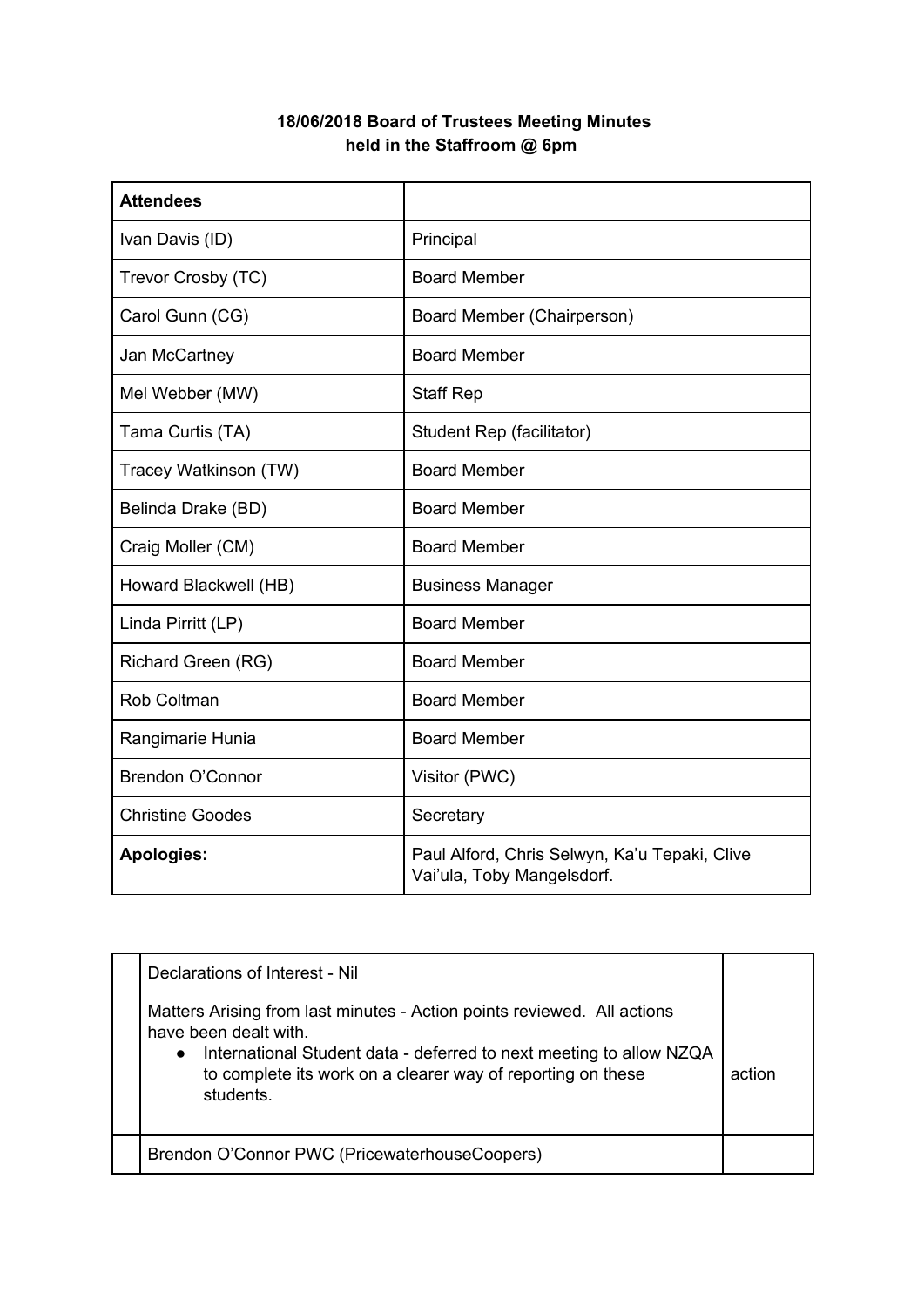|   | Rob introduced Brendon explaining he has been engaged to<br>represent WSC/MPoW interests in the business case for a<br>community gym complex, funded by Auckland Council. Council will<br>engage Visitor Solutions to develop the business case<br>• Council are 32 gyms short in the Auckland area and saw an<br>opportunity here.<br>A Memorandum of Understanding has been signed by WSC/NPoW<br>$\bullet$<br>and Council.<br>Council has told Rob that will be partner consultation all the way<br>$\bullet$<br>through this process.<br>JM questioned is this the best process for WSC? What if we did<br>$\bullet$<br>not want to go ahead?<br>RC confirmed that we have not committed to anything yet.<br>$\bullet$<br>It is for this board to ensure that it has the consultation process it<br>needs.<br>Council has an extra \$24 million set aside for the WSC<br>$\bullet$<br>development assuming agreement between the three parties is<br>reached.<br>Next steps: Council's consultant, Visitor Solutions, to initiate the<br>$\bullet$<br>process by which to develop the business case. Expect a meeting<br>of a project governance group of Visitor Solutions, Council, PWC,<br>BOT and MOE to be set up. (PWC/BOT are pushing to get<br>something happening)<br>Brendon offered to facilitate a (pro-bono) strategic thinking<br>$\bullet$<br>workshop with trustees to help us articulate our strategic vision.<br>This would help Brendon better understand the school when<br>representing our interests in the business case development.<br>Carol accepted Brendon's offer and agreed to a date for the<br>$\bullet$<br>workshop.<br>Brendon left the meeting at 7.05pm. | action<br>action           |
|---|--------------------------------------------------------------------------------------------------------------------------------------------------------------------------------------------------------------------------------------------------------------------------------------------------------------------------------------------------------------------------------------------------------------------------------------------------------------------------------------------------------------------------------------------------------------------------------------------------------------------------------------------------------------------------------------------------------------------------------------------------------------------------------------------------------------------------------------------------------------------------------------------------------------------------------------------------------------------------------------------------------------------------------------------------------------------------------------------------------------------------------------------------------------------------------------------------------------------------------------------------------------------------------------------------------------------------------------------------------------------------------------------------------------------------------------------------------------------------------------------------------------------------------------------------------------------------------------------------------------------------------------------------------------------------------------------------|----------------------------|
|   | Dinner:                                                                                                                                                                                                                                                                                                                                                                                                                                                                                                                                                                                                                                                                                                                                                                                                                                                                                                                                                                                                                                                                                                                                                                                                                                                                                                                                                                                                                                                                                                                                                                                                                                                                                          |                            |
| 2 | Finance: HB<br>Notes taken as read.<br>HB describe a new process where each credit card holders will<br>$\bullet$<br>present their receipts online. There will be a one-up approver for<br>each card. This will go live on 9 July.<br>In a face-to-face meeting, the auditor had reported that there were<br>$\bullet$<br>no issues. However, the hard copy it appeared that there several<br>minor issues. HB will take care of these. and provide a remediation<br>plan to the Finance Committee.<br>HB will give feedback to the Ministry and the Finance Committee<br>$\bullet$<br>about the auditors<br>HB does have some concerns about the auditor's' reporting and will<br>provide feedback to them.<br>The board is open to another auditor if HB so wishes.<br>$\bullet$<br>A discussion was entered into around working capital to student<br>ratio.<br>Accounts were on track.                                                                                                                                                                                                                                                                                                                                                                                                                                                                                                                                                                                                                                                                                                                                                                                                       | action<br>action<br>action |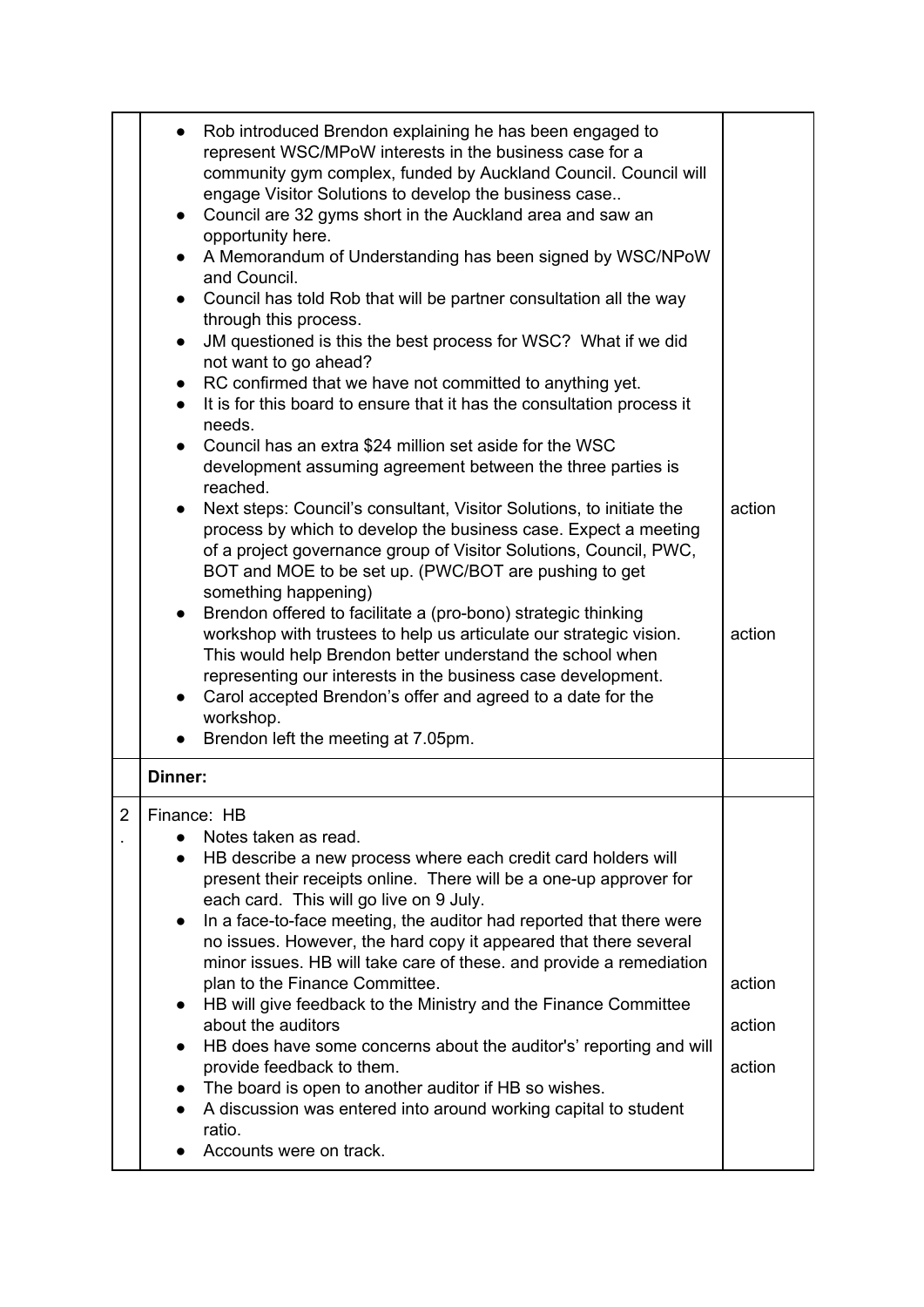| 3 | <b>TAPAC Briefing:</b><br>JM has put together some background notes for the board.<br>Discussions were entered into in regard to the Licence to Occupy<br>$\bullet$<br>document and problems with remediation work and new studio<br>build.<br>RG expressed an interest to sit in on TAPAC meetings.<br>$\bullet$<br>JM offered that the TAPAC board could meet with WSC/NPoW<br>board chair/board members to discuss how TAPAC operates and<br>the costs involved. This could form part of an induction pack for<br>new trustees.<br>ID suggested that HB could go to TAPAC meetings.<br>$\bullet$ |        |
|---|-----------------------------------------------------------------------------------------------------------------------------------------------------------------------------------------------------------------------------------------------------------------------------------------------------------------------------------------------------------------------------------------------------------------------------------------------------------------------------------------------------------------------------------------------------------------------------------------------------|--------|
| 4 | Principal's Report:<br>For comment:                                                                                                                                                                                                                                                                                                                                                                                                                                                                                                                                                                 |        |
|   | MNA visit was discussed. (Managing National Assessment).                                                                                                                                                                                                                                                                                                                                                                                                                                                                                                                                            |        |
|   | <b>Resolution:</b><br>The board endorsed ID's strong appreciation to Julie Debrecency for<br>looking after the MNA visit. It amounted to considerable work.<br>(Carol Gunn/ Ivan Davis - carried by consensus)                                                                                                                                                                                                                                                                                                                                                                                      |        |
|   | Kamar SMS is coming. This will enable enormous reporting<br>$\bullet$<br>advantages.<br>Two COL position appointed to WSC.<br>$\bullet$<br>• Another school tour is scheduled for Friday 22 June.<br><b>ASSC</b>                                                                                                                                                                                                                                                                                                                                                                                    |        |
|   | <b>Resolution:</b><br>That the WSC/NPoW endorse the decision of the ASSC Management<br>Committee to close the ASSC Centre to students, for the duration of<br>rebuild work. (Richard Green/Carol Gunn - carried by consensus)                                                                                                                                                                                                                                                                                                                                                                       |        |
|   | The students will go back to their referring schools.                                                                                                                                                                                                                                                                                                                                                                                                                                                                                                                                               |        |
| 5 | <b>Communications Policy:</b>                                                                                                                                                                                                                                                                                                                                                                                                                                                                                                                                                                       |        |
|   | <b>Resolution:</b><br>That WSC/NPOW moves that the Communications Policy be<br>accepted. (Mel Webber/Richard Green - carried by consensus)                                                                                                                                                                                                                                                                                                                                                                                                                                                          |        |
|   | <b>Restraint Policy</b><br>RC & JM have made some comments. This to go back to the<br>Policy Committee.                                                                                                                                                                                                                                                                                                                                                                                                                                                                                             | action |
| 6 | Solar Report:<br>There is a committee of ex and current parents who are keen on<br>solar power in connection with the new build.<br>Discussion on fundraising in general. Some guidance around what                                                                                                                                                                                                                                                                                                                                                                                                 |        |